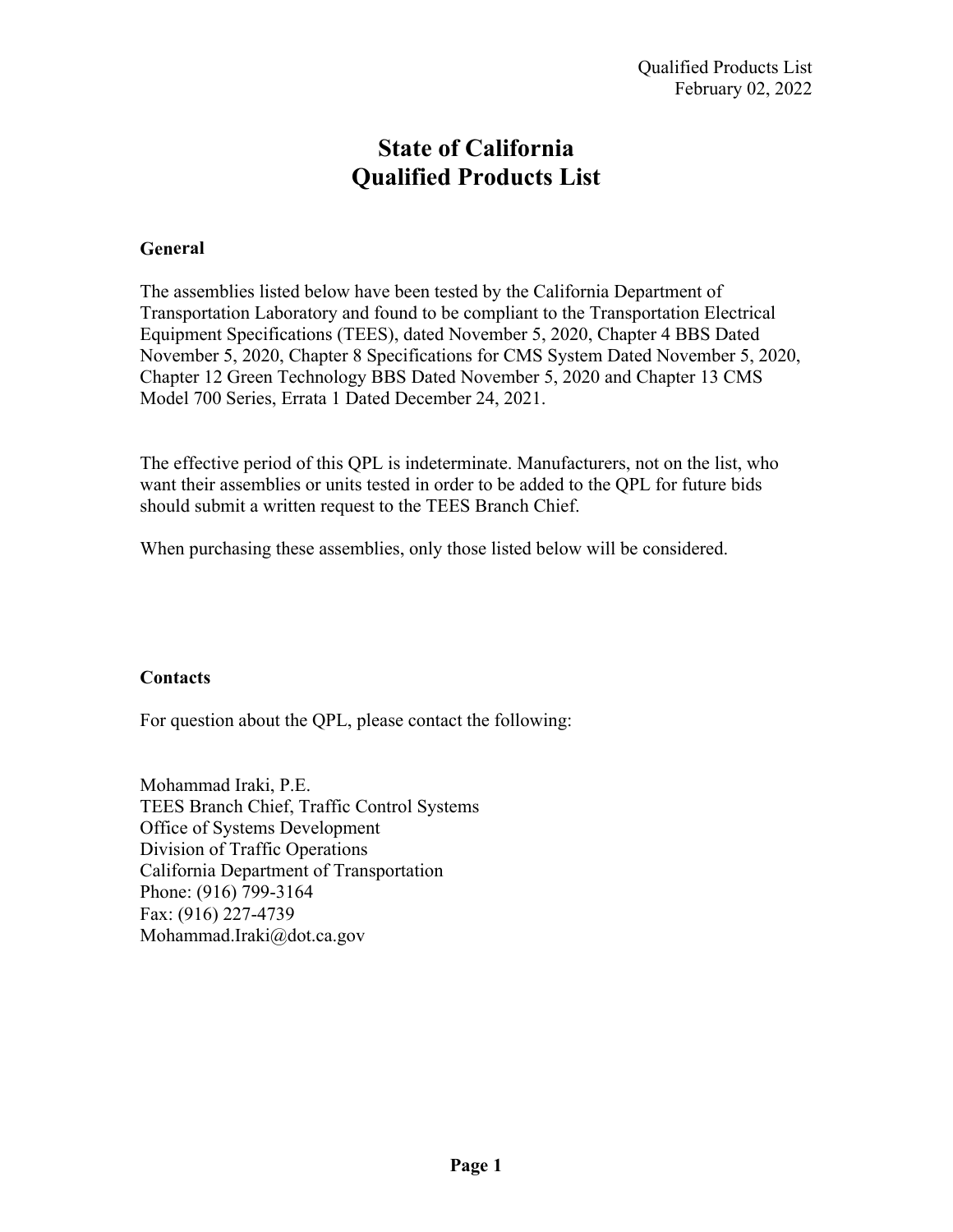## **Model 2070E Controller Unit**

## **Model 2070LX Controller Unit**

### **Model 2070LX+ Controller Unit**

### **Model 2070-1C CPU Module**

| the contract of the contract of the contract of the contract of the contract of the contract of the contract of |
|-----------------------------------------------------------------------------------------------------------------|
|                                                                                                                 |
|                                                                                                                 |
|                                                                                                                 |

## **Model 2070-4A Power Supply Module**

| Leadman            | Model: 2070-4A              |
|--------------------|-----------------------------|
| Safetran           | Model: 2070-4A              |
| McCain             | Model: 2070-4A              |
| Naztec             | Model: 2070-4A              |
| Jasper Electronics | Model: 2070-4A, rev. X01    |
| Dongah Elecomm     | Model: 2070-4A, version 1.0 |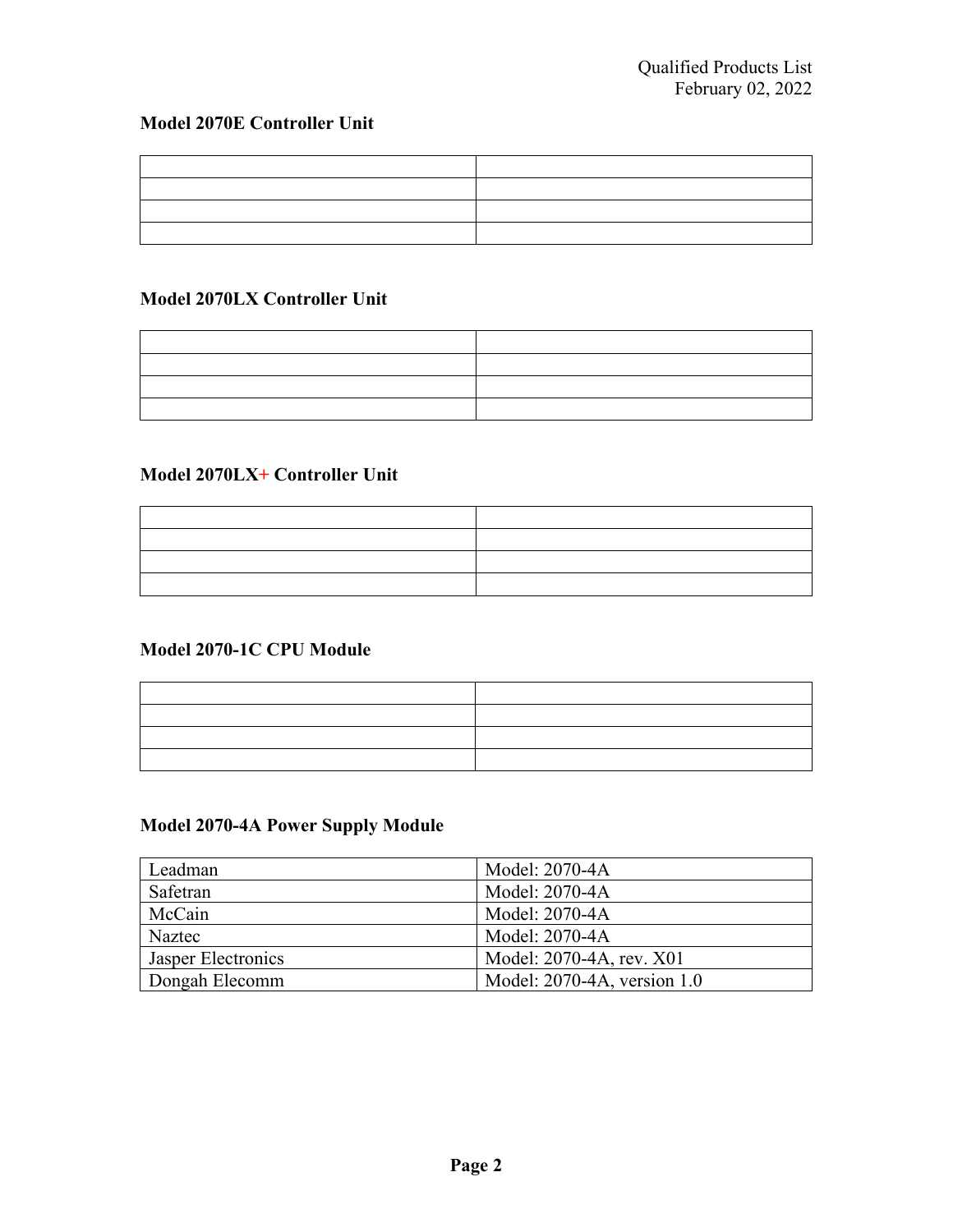## **Model 2070-6A Modem**

| <b>GDI</b> Communications, LLC | Model: 2070-6A |
|--------------------------------|----------------|
| Hidex                          | Model: 2070-6A |

#### **Model 2070-6B Modem**

| GDI Communications, LLC | Model: 2070-6B |
|-------------------------|----------------|
| Hidex                   | Model: 2070-6B |

#### **Model 2070-6D Modem**

| ' ( † 1<br>'JLC<br>Communications. | $\sqrt{ }$<br>)-6D<br>N<br>MOGEI:<br>∠∪ |
|------------------------------------|-----------------------------------------|

#### **Model 2070-7A Serial Com Module**

| GDI Communications, LLC           | Model: 2070-7A |
|-----------------------------------|----------------|
| Safetran                          | Model: 2070-7A |
| McCain                            | Model: 2070-7A |
| <b>Trafficware Naztec</b>         | Model: 2070-7A |
| Yunex Traffic, a Siemens Business | Model: 2070-7A |
| $Q$ -FREE   Intelight             | Model: 2070-7A |

#### **Model 2070-7B EIA-485 Serial Com Module**

| r GD' i<br>Communications. | 2070-7B<br>IVI |
|----------------------------|----------------|

#### **Model 2070-7G Universal Time Base Module**

| -<br>v<br>ш<br>.<br>- | ◡<br>`<br>$\sim$<br>$1110$ with $107$ |
|-----------------------|---------------------------------------|
|                       |                                       |

#### **Model 2070-6W Wireless Modem Com Module**

| I GDI             | 2070-6W |
|-------------------|---------|
| l Communications. | Model:  |

#### **Model 2070-6E Serial 2 Network Com Module**

| [GDI Communications.] | 2070-6E<br>Model: |
|-----------------------|-------------------|
|-----------------------|-------------------|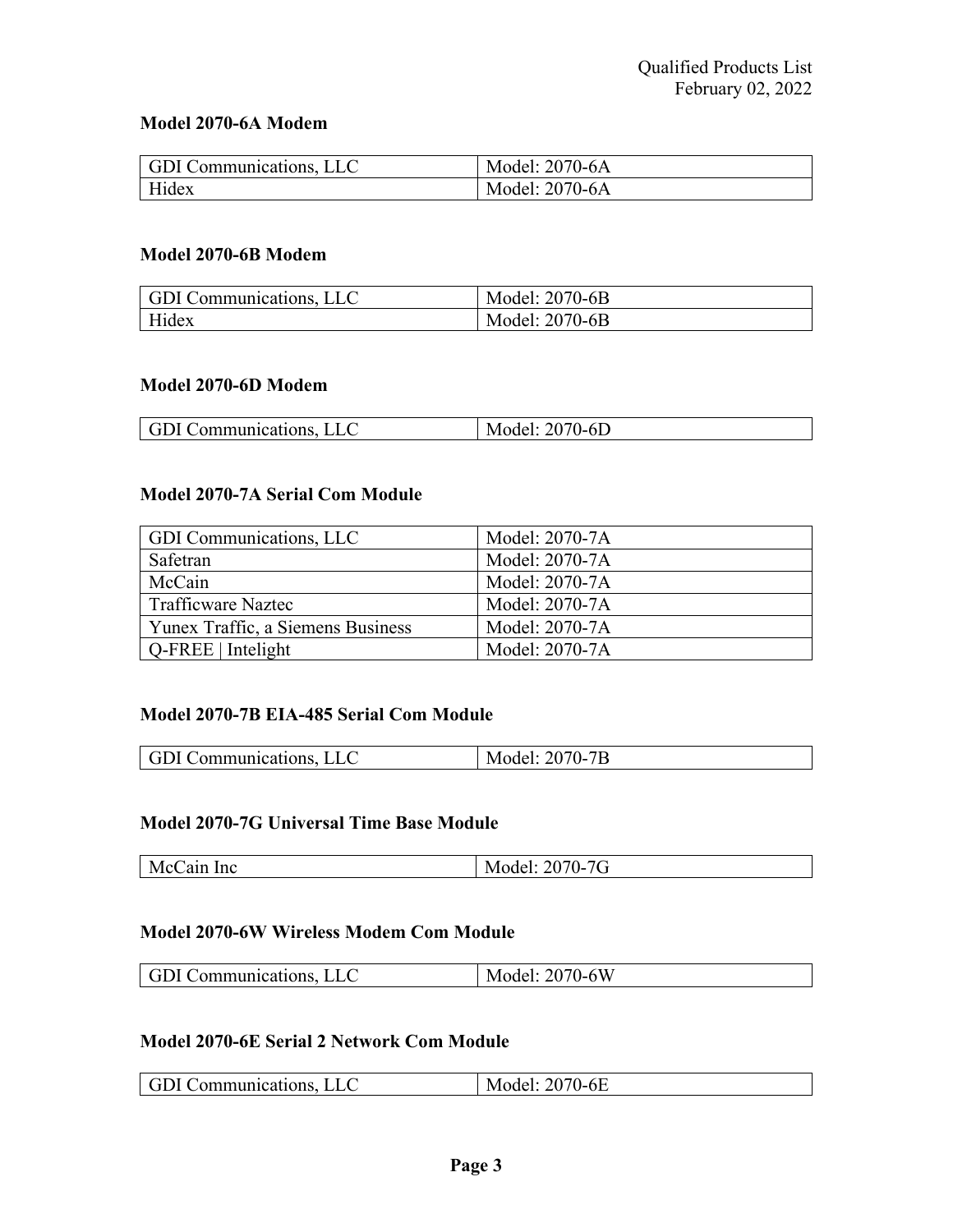#### **Model 2070-9D Dial-Up Modem Com Module**

## **Model 2070-9A FSK/Dial-Up Modem Com Module**

| GDI Communications, LLC | Model: 2070-9A |
|-------------------------|----------------|

### **Model 2070-9B FSK/Dial-Up Modem Com Module**

#### **Model 2070-J Network Jack Module**

| GDI Communications. | Model: 2070-J |
|---------------------|---------------|

#### **Model 2070-WE Wireless Ethernet Communications Module**

| <b>GDI Communications, LLC</b> | Model: 2070-WE |
|--------------------------------|----------------|
|                                |                |

#### **Model 200 Switch Packs**

| GDI Communications, LLC                        | Model: 200, Rev. A               |
|------------------------------------------------|----------------------------------|
| $\vert$ Power Distribution & Control Ltd (PDC) | Model: 200, SSS-88               |
| Traffic Sensor Corporation (TSC)               | Model: 200, 83A059A (C/N SP4200) |

### **Model 204 Flashers**

| GDI Communications, LLC                | Model: 204, Rev. A      |
|----------------------------------------|-------------------------|
| Power Distribution & Control Ltd (PDC) | Model: 204, SSF-88      |
| Traffic Sensor Corporation (TSC)       | Model: 204, C/N FU 4204 |

### **Model 206L Power Supply Module**

| <b>Eberle Design Incorporate (EDI)</b> | Model: 206L |
|----------------------------------------|-------------|
| <b>Jasper Electronics</b>              | Model: 206L |
| ETA-USA                                | Model: 206L |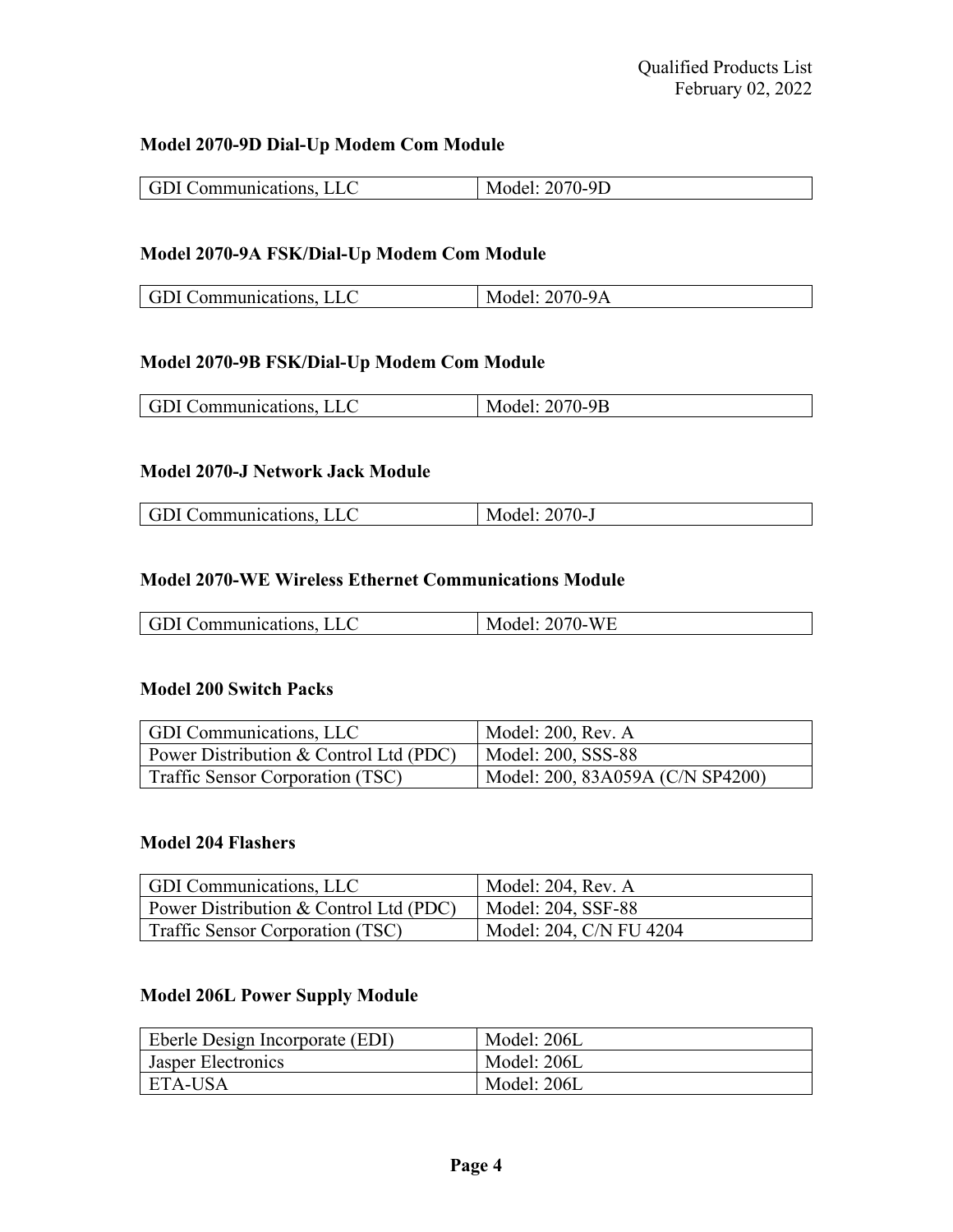#### **Model 206E Power Supply Module**

| sner          | 14       |
|---------------|----------|
| $\sim$        | w        |
| Jast          | ZUOE     |
| лесн          | $\cdots$ |
| <b>TOHICS</b> | __       |
|               |          |

### **Model 700 Power Supply Module**

| Jasper Electronics | Model: PS700 |
|--------------------|--------------|
|                    |              |

### **Model 206LS Power Supply Module**

|  | $Jasp^{\alpha}$<br>чнея | IVIQUU, ZUULU |
|--|-------------------------|---------------|
|--|-------------------------|---------------|

### **Model PDA2LS Power Supply Module**

#### **Model 208 Monitor Unit**

| McCain Inc.               | <b>Model: 208</b> |
|---------------------------|-------------------|
| $\sim$ $\sim$<br>Safetran | <b>Model: 208</b> |

#### **Model 210 Monitor Unit**

| <b>Eberle Design Incorporate (EDI)</b> | Model: 210 |
|----------------------------------------|------------|
|                                        |            |

### **Model 280 Input File Ethernit Unit**

| GDI Communications, LLC | del: 280<br>М |
|-------------------------|---------------|
|-------------------------|---------------|

## **Model 222 Two-Channel Loop Detectors**

| Diablo Controls, Inc.            | Model: 222 |
|----------------------------------|------------|
| Eberle Design Incorporated (EDI) | Model: 222 |
| Northstar Controls, LLC          | Model: 222 |
| Reno A $&$ E                     | Model: 222 |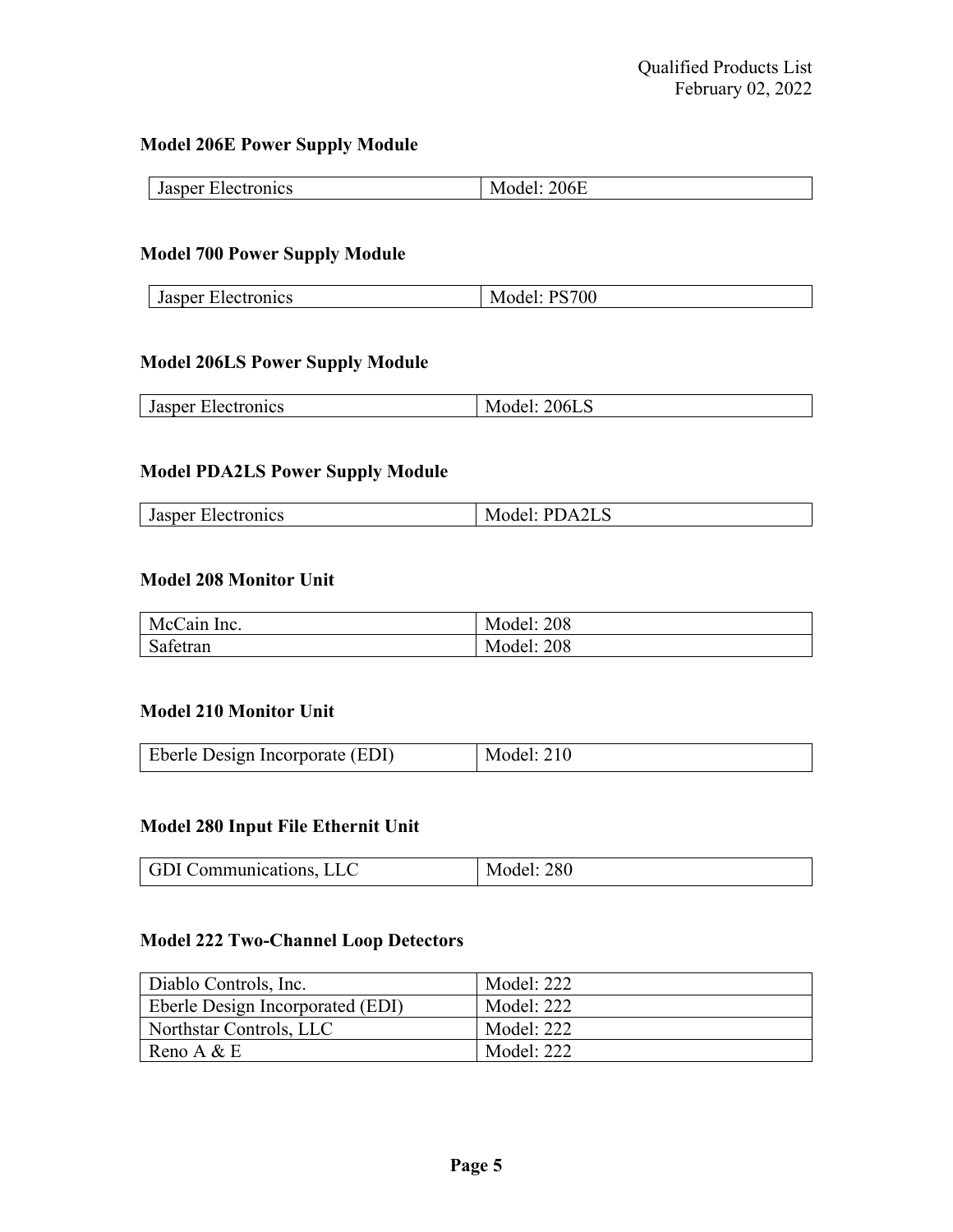#### **Model 224i Four-Channel Intelligent Loop Detectors**

| Global Traffic Technologies (GTT) | Model: 9004 |
|-----------------------------------|-------------|

#### **Model 231 Magnetic Detector Element**

| M-Systems, Inc.       | Model: 231 |
|-----------------------|------------|
| Nova Tech, LLC        | Model: 231 |
| Traffic Systems, Inc. | Model: 231 |

### **Model 232 Dual Magnetic Detector Sensor Unit**

| M-Systems, Inc.       | Model: 232 |
|-----------------------|------------|
| Nova Tech, LLC        | Model: 232 |
| Traffic Systems, Inc. | Model: 232 |

#### **Model 242L Two-Channel DC Isolators**

| GDI Communications, LLC                | Model: 242L |
|----------------------------------------|-------------|
| <b>Eberle Design Incorporate (EDI)</b> | Model: 242L |
| Power Distribution & Control Ltd (PDC) | Model: 242L |

#### **Model 252 Two-Channel AC Isolators**

| <b>GDI</b> Communications, LLC                                | Model: 252 |
|---------------------------------------------------------------|------------|
| Power Distribution & Control Ltd (PDC) $\parallel$ Model: 252 |            |

#### **Model 332LS Cabinets**

| $\sim$ $\sim$<br>Safetran | Model:332LS |
|---------------------------|-------------|
| McCain Inc.               | Model:332LS |

## **Model 336LS Cabinets**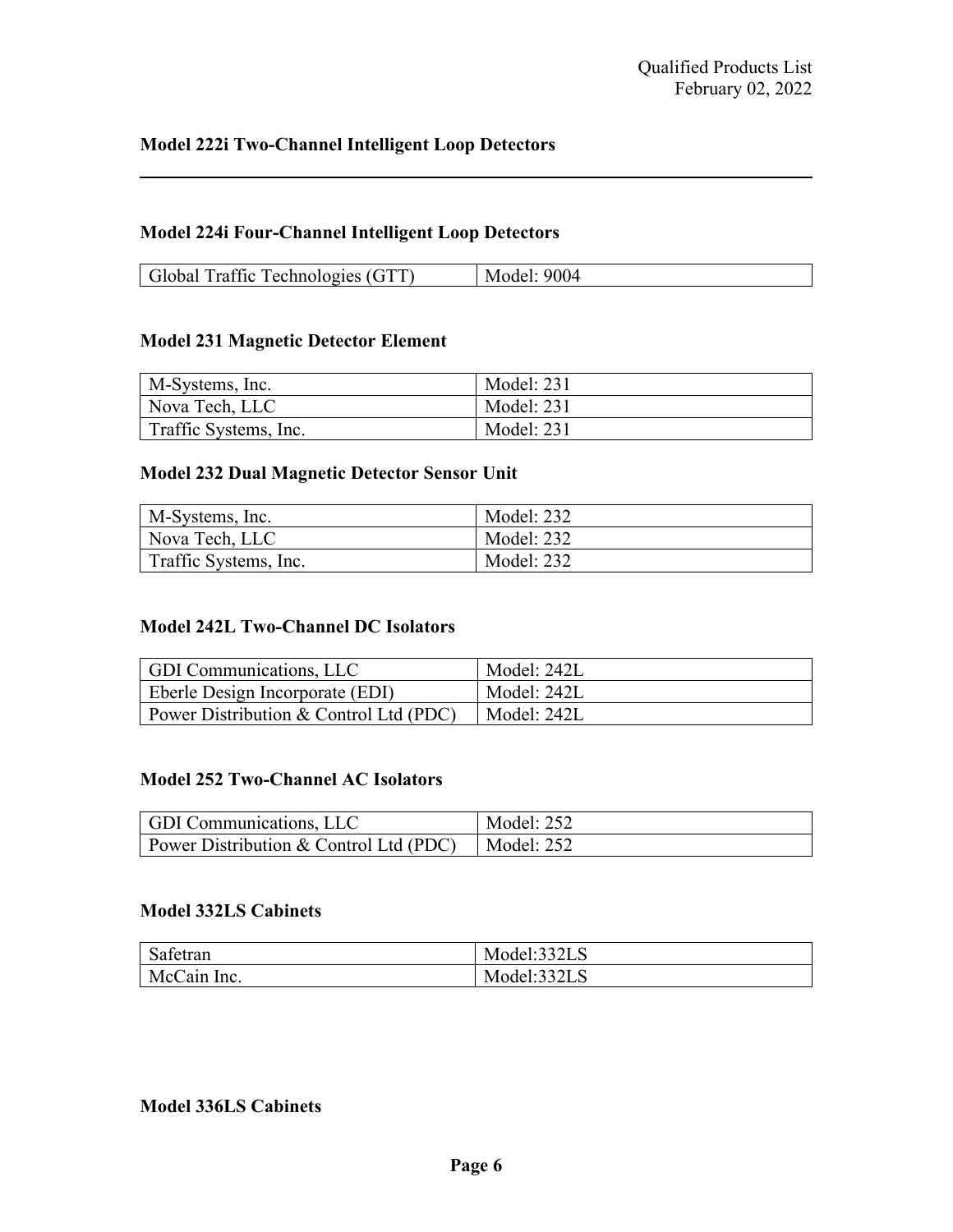| $\sim$<br>$\sim$<br>Safetran | Model: 336LS |
|------------------------------|--------------|
|                              |              |

#### **Model 334LS Cabinets**

| $\alpha$ $\alpha$<br>Safetran | Model: 334LS |
|-------------------------------|--------------|
| McCain Inc.                   | Model: 334LS |

#### **Model 334LC Cabinets**

| $-1$<br>inc.<br>$N_{\rm h}$<br>1 I L | $\sqrt{ }$<br>$-$<br>ℸப∪ |
|--------------------------------------|--------------------------|
|                                      |                          |

#### **Model 342LX Cabinets**

| $\sim$ $\sim$<br>Safetran | Model: 342LX |
|---------------------------|--------------|
| McCain Inc.               | Model: 342LX |

#### **Model 344LX Cabinets**

| $\cap$ $\cap$<br>Safetran | Model: 344LX |
|---------------------------|--------------|
| McCain Inc.               | Model: 344LX |

### **Touch-Safe Field Terminal Panels, FTP-1LX**

| Weidmuller     | Model: FTP-1LX |
|----------------|----------------|
| <b>Phoenix</b> | Model: FTP-1L. |

#### **Touch-Safe Field Terminal Panels, FTP-2LXR**

| T T T<br>$\overline{\phantom{a}}$<br>muller<br>W.<br>$\mathbf{P}$ 1 | $\mathbb{P}\text{-}2\text{LXR}$<br>. H 1<br>∩del'<br>M |
|---------------------------------------------------------------------|--------------------------------------------------------|
|                                                                     |                                                        |

## **Touch-Safe Field Terminal Panels, FTP-2LX**

| <b>TTT</b><br>$\rightarrow$<br>Weidmuller | $\mathbf{r}$<br>TP-2LX<br>Model: .<br>. . |
|-------------------------------------------|-------------------------------------------|
|                                           |                                           |

#### **Touch-Safe Field Terminal Panels, FTP-T4**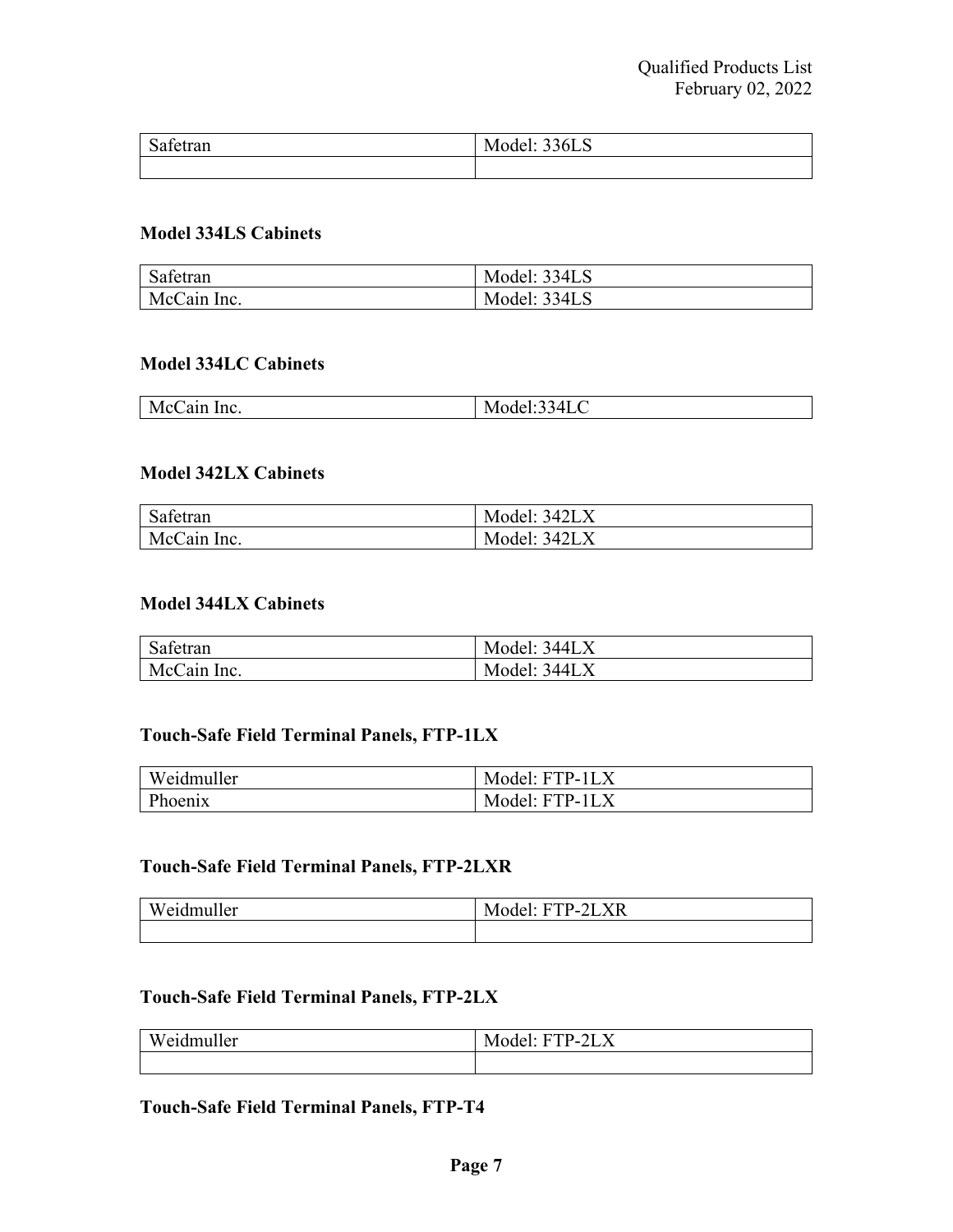| Weidmuller | Model: FTP-T4               |
|------------|-----------------------------|
| Wieland    | Model: $FTP-T4$ Rev. $1.0x$ |

## **Model 420, Auxiliary Output File**

| $\sim$ $\sim$<br>Safetran | <b>Model: 420</b> |
|---------------------------|-------------------|
| McCain Inc.               | <b>Model: 420</b> |

## **Model 520, Auxiliary RR Output File (Including C16 Harness)**

| McCain Inc. | <b>Model: 520</b> |
|-------------|-------------------|
| Safetran    | <b>Model: 520</b> |

## **Model 207 Integrated Power Filter/Arrestor**

| <b>HESCO</b>  | Model: HE1750 TEES  |
|---------------|---------------------|
| EDCO(EMERSON) | Model: SHA-1250-ITS |
| McCain        | Model: SHA-1250-ITS |
| Safetran      | Model: HE1750 TEES  |

#### **Model 400 Modems**

| 400. Version F<br><b>GDI</b> Communications, LLC<br>$\tilde{\phantom{a}}$ |
|---------------------------------------------------------------------------|
|---------------------------------------------------------------------------|

#### **Model 400N Ethernet Module**

| LLC<br>400N<br>l GDI.<br>JI Communications. |
|---------------------------------------------|
|---------------------------------------------|

## **C1 Harness**

| Safetran    | Model: C1 Harness |
|-------------|-------------------|
| McCain Inc. | Model: C1 Harness |

## **C2 Serial Harness**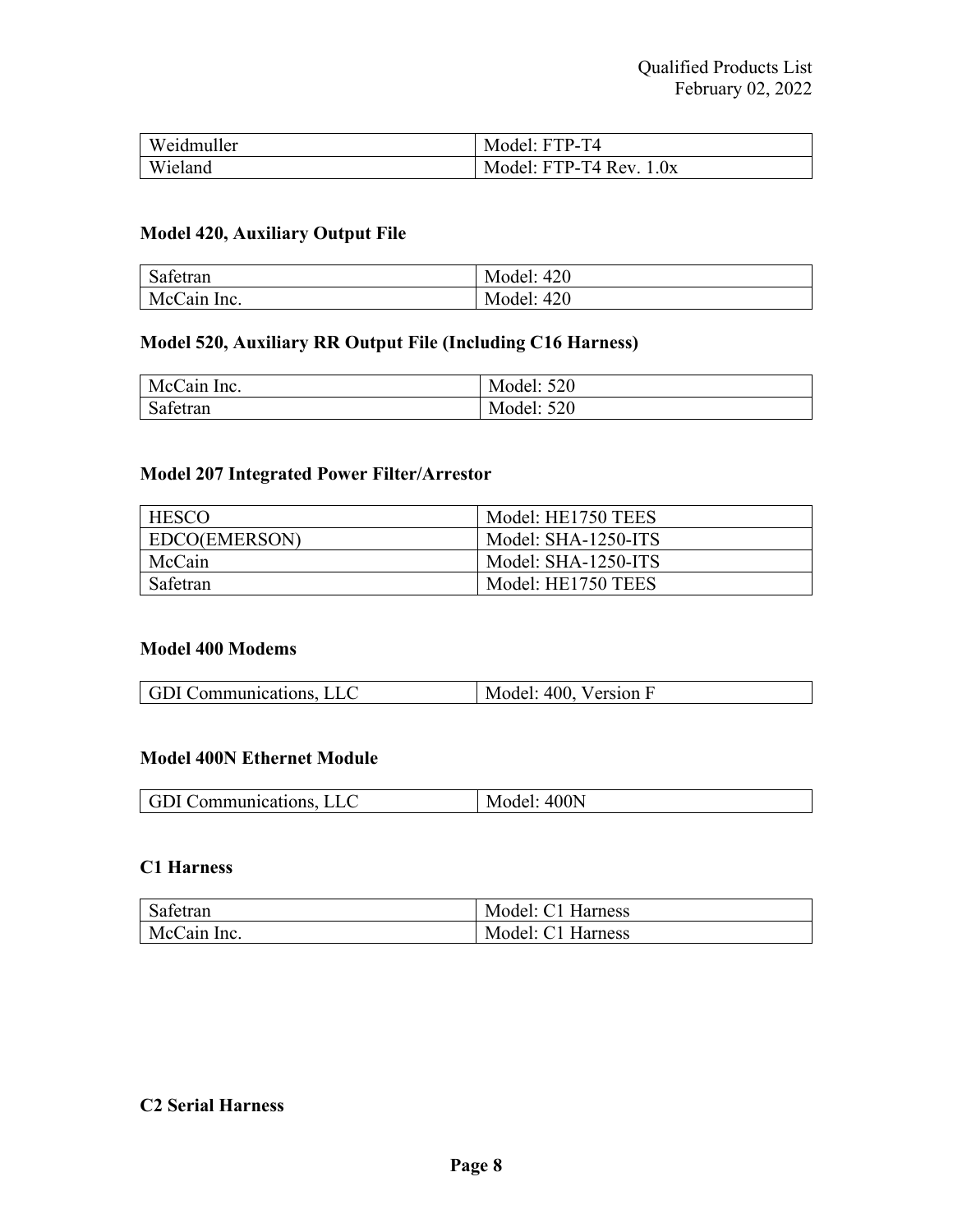| Rose Supply Company                | Model: C2PS |
|------------------------------------|-------------|
| General Devices Incorporated (GDI) | Model: C2PS |
| McCain                             | Model: C2PS |
| Safetran                           | Model: C2PS |

## **C2 Modem Harness**

| Rose Supply Company     | Model: C2P |
|-------------------------|------------|
| GDI Communications, LLC | Model: C2P |
| McCain Inc.             | Model: C2P |
| Safetran                | Model: C2P |

#### **C11 Harness**

| Safetran    | Model: C11 Harness |
|-------------|--------------------|
| McCain Inc. | Model: C11 Harness |

## **Model 500, 510, 520 Changeable Message Sign (CMS)**

| LedStar     | Model: 500, 510, 520 |
|-------------|----------------------|
| McCain Inc. | Model: 500, 510, 520 |

#### **CMS 500 Harness**

| LedStar     | Model: 500, 510, 520 |
|-------------|----------------------|
| McCain Inc. | Model: 500, 510, 520 |

## **CMS 500 5KVA Transformer**

| LedStar            | Model: 5KVA |
|--------------------|-------------|
| McCain Inc.        | Model: 5KVA |
| Jefferson Electric | Model: 5KVA |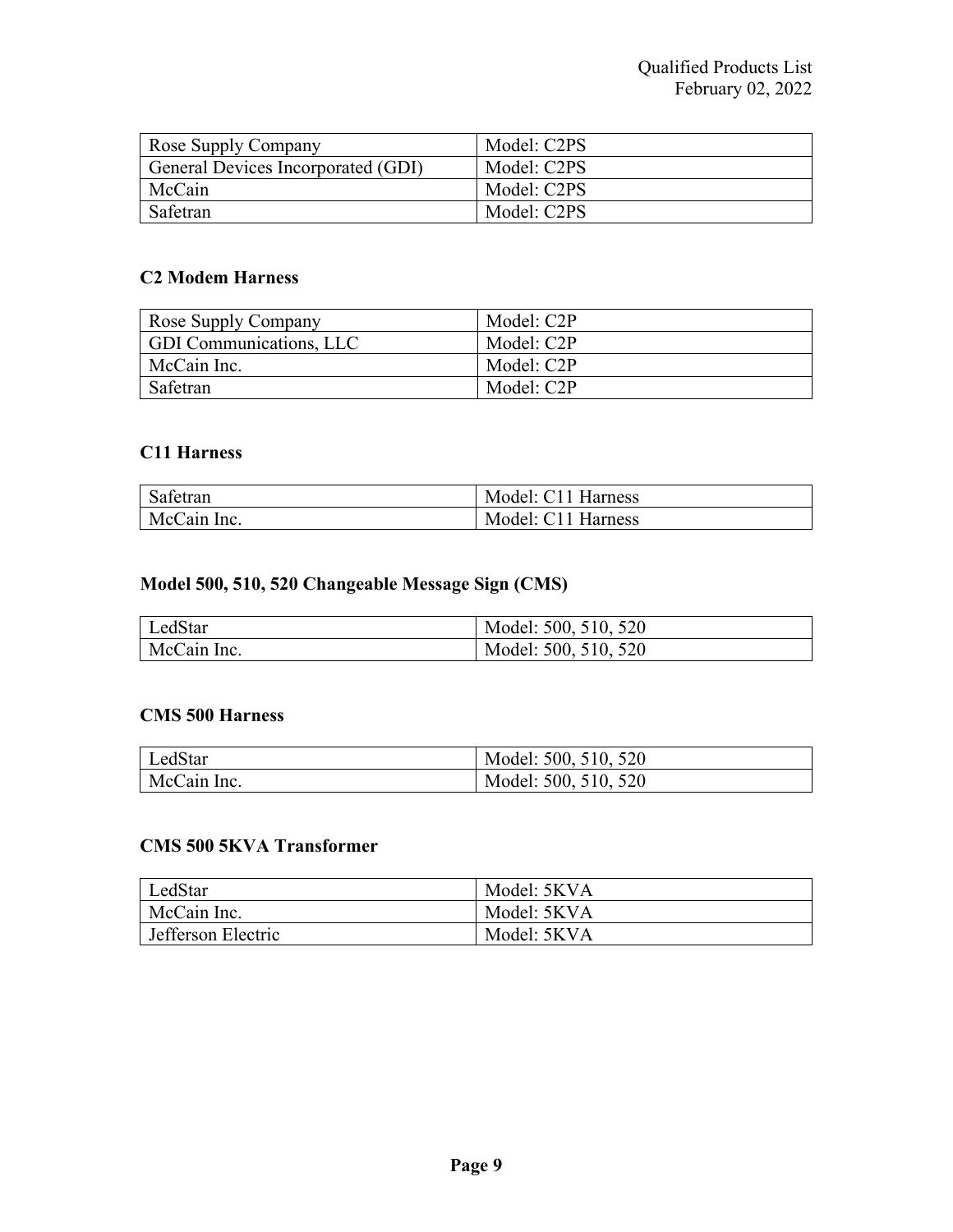## **Model CMS 500 Pixel Matrix Module (PMM)**

| Adaptive Micro Systems Inc. | Model: 12073001 (Model 500/510) |
|-----------------------------|---------------------------------|
| McCain Inc.                 | Model: M65028 (Model 500)       |
|                             | Model: M63096 (Model 510)       |
| Optec Displays Inc.         | Model: 7040-Y16-5X8 PxMM (Model |
|                             | 500/510                         |

## **Green Technology Battery Back-Up System (GT-BBS)**

| ZincFive | Model: GT-BBS           |
|----------|-------------------------|
| Safetran | Model: ZincBlue2 GT-BBS |

### **Battery Back-up System (BBS)**

| Alpha Technologies, LTD.             | Model: FXM-1100       |
|--------------------------------------|-----------------------|
| Clary Corporation                    | Model: SP1250LX       |
| <b>Myers Emergency Power Systems</b> | Model: MP-2000E       |
| <b>Marathon Power</b>                | Model: TRTC-2004-N1   |
| Newmar                               | Model: AC-UPS-48-1200 |

## **E-BBS (External BBS Cabinet)**

| Alpha Technologies            | Model E-BBS |
|-------------------------------|-------------|
| Tesco                         | Model E-BBS |
| Myers Emergency Power Systems | Model E-BBS |
| McCain Traffic                | Model E-BBS |
| Econolite                     | Model E-BBS |

## **LX-BBS (External BBS Cabinet)**

| $\sim$<br>$\sim$<br>Safetran | טטענ |
|------------------------------|------|
| McC<br>∕ain                  | odc  |

## **Model 700, 710, 720 Changeable Message Sign (Amber CMS)**

| Optec Displays Inc. | Model 700, 710, 720 |
|---------------------|---------------------|
| McCain Traffic Inc. | Model 700, 710, 720 |
| SolarMax            | Model 700, 710, 720 |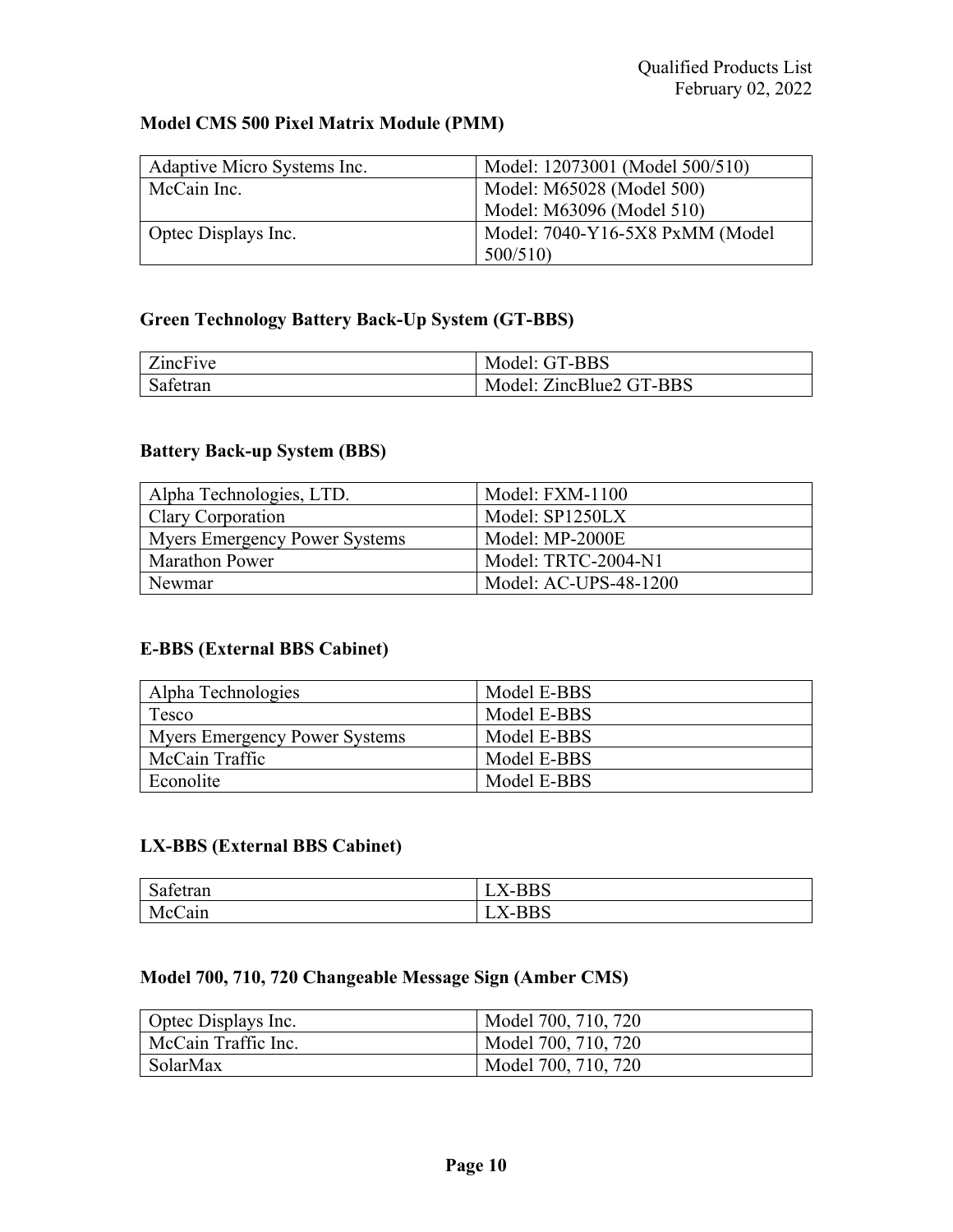### **Model CMS 700 Pixel Matrix Module (Amber PMMs)**

| Optec Displays Inc. | Model 700, 710, 720 |
|---------------------|---------------------|
| McCain Traffic Inc. | Model 700, 710, 720 |
| SolarMax            | Model 700, 710, 720 |

## **Model 700C, 710C, 720C Changeable Message Sign (Color CMS)**

| McCain Traffic Inc. | Model 700C, 710C and 720C |
|---------------------|---------------------------|
| <b>SolarMax</b>     | Model 700C, 710C and 720C |
| Ledstar             | Model 700C, 710C and 720C |

## **Model CMS 700C, 710C, 720C Pixel Matrix Module (Color PMMs)**

| McCain Traffic Inc. | Model 700C, 710C and 720C |
|---------------------|---------------------------|
| <b>SolarMax</b>     | Model 700C, 710C and 720C |
| Ledstar             | Model 700C, 710C and 720C |

#### **Model 700 Series Test Box**

| McCain Traffic Inc. | Model TB700 |
|---------------------|-------------|
| SolarMax            | Model TB700 |
| Ledstar             | Model TB700 |

#### **Model 700 Series Remote I/O Box**

| McCain Traffic Inc. | Model RIO700 |
|---------------------|--------------|
| <b>SolarMax</b>     | Model RIO700 |
| Ledstar             | Model RIO700 |

## **CMS Controller Isolation Assembly (CIA)**

| $\alpha$<br>McCain<br>in a complete control of the complete state of the complete state of the complete state of the complete state of the complete state of the complete state of the complete state of the complete state of the complete state of<br>Inc.<br>WI<br>'1C<br>тан<br>эaе<br>$\mathbf{L}$<br>. |  |
|--------------------------------------------------------------------------------------------------------------------------------------------------------------------------------------------------------------------------------------------------------------------------------------------------------------|--|
|--------------------------------------------------------------------------------------------------------------------------------------------------------------------------------------------------------------------------------------------------------------------------------------------------------------|--|

## **Model CMS 800, 810, 820 Changeable Message Sign (Color CMS)**

| McCain Traffic Inc. | Model 800, 810 and 820 |
|---------------------|------------------------|
|---------------------|------------------------|

#### **TERMS**